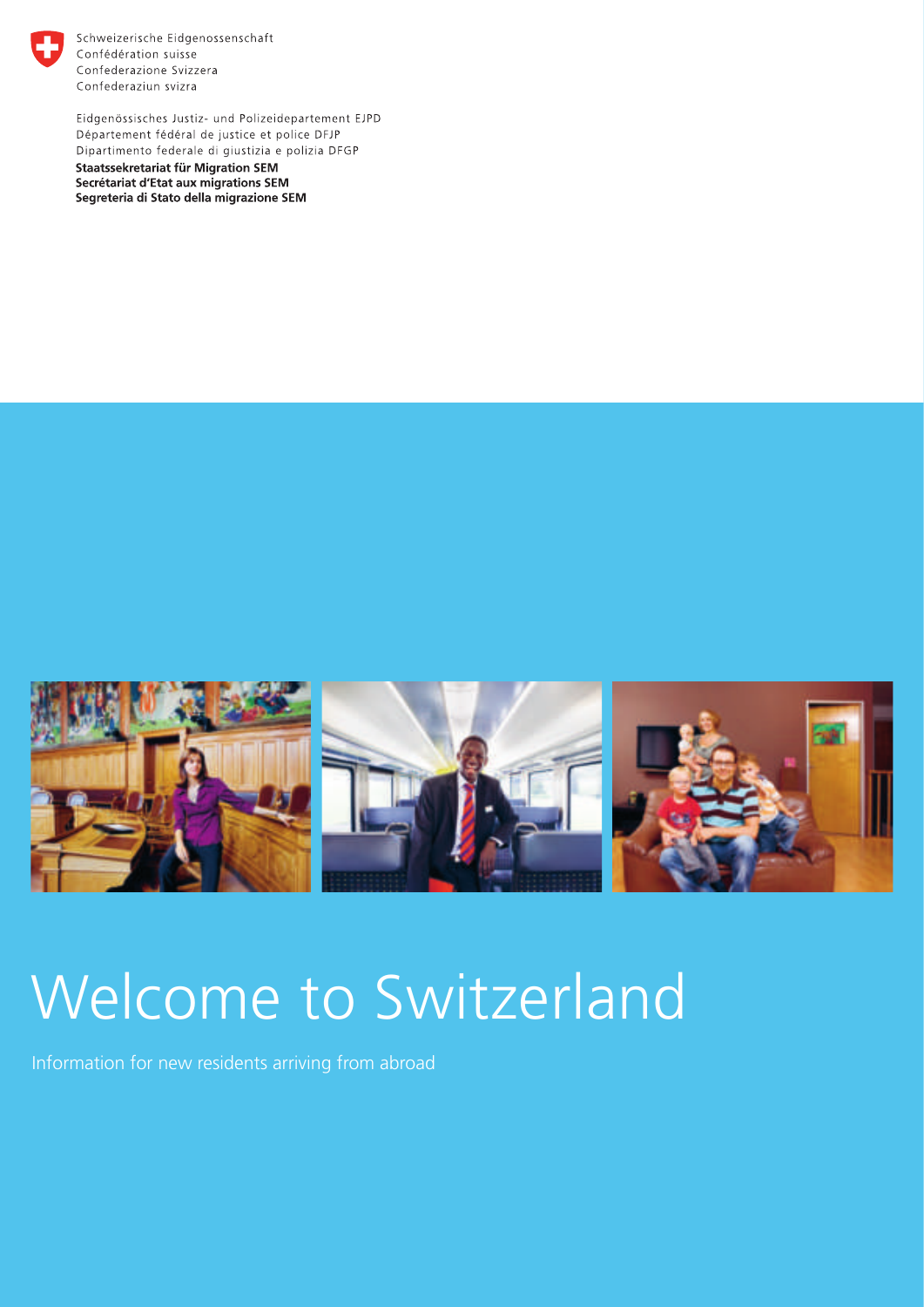## Content

**A country with many faces**

Cultural diversity within a small area

**Living together** Equal opportunities and respect

**Citizens have the final say**

Federalism and direct democracy

#### 13

**The bridge to success** High priority for education and work

**Taking responsibility together** Social security and health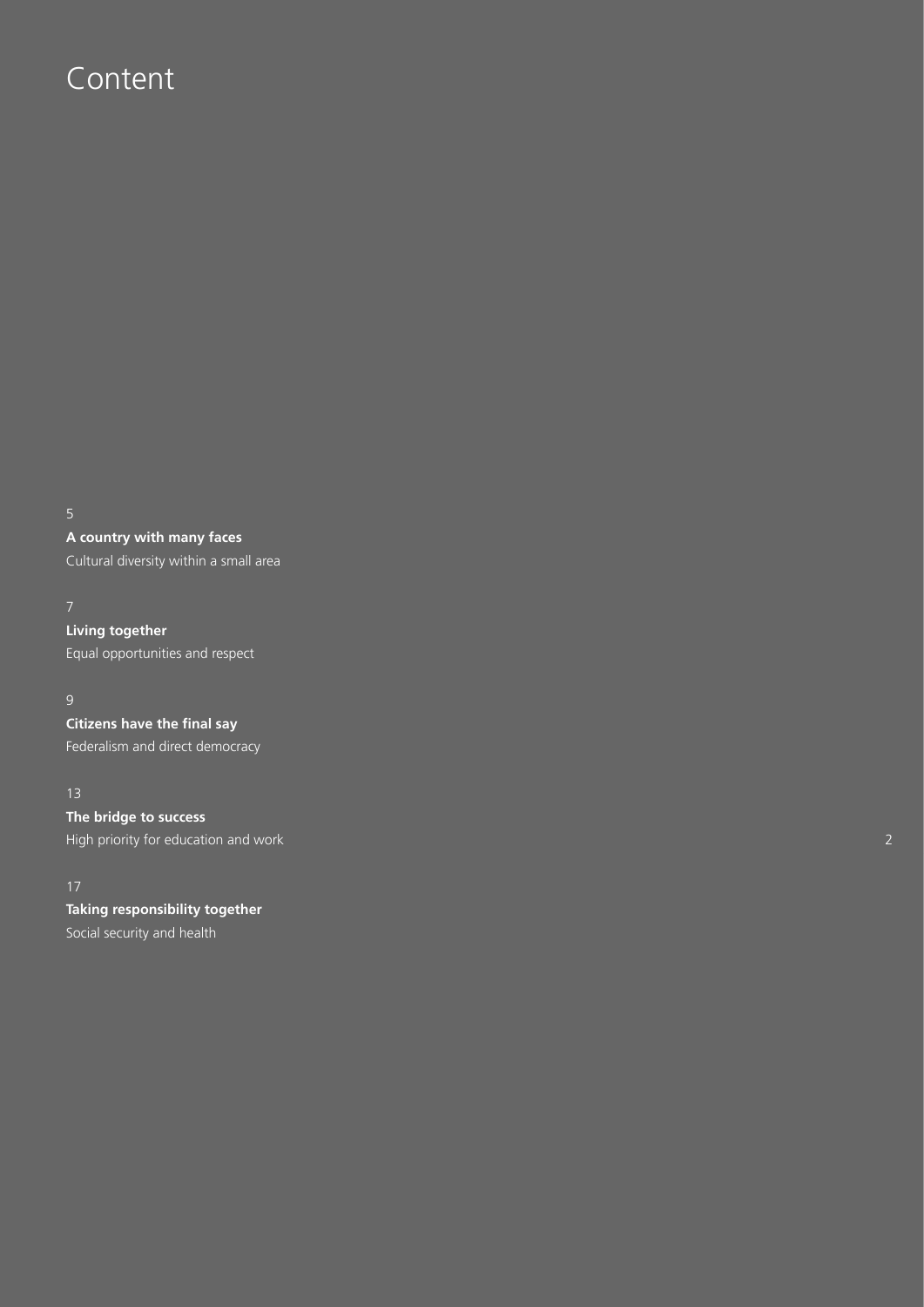## Welcome to Switzerland

*A brand new chapter of your life is beginning. You have probably heard one thing or another about Switzerland before. Some of this might be true, and other parts may not. In any case, many things will feel new and unfamiliar, as they will be different from how they were in your native country. Embrace these changes and get to know your new home. Only by coming to terms with our country and our culture can you better understand the people here. One of the key ways to do this is to be able to communicate in one of our national languages. Speaking the language gives you the tools to tackle everyday life, complete training, join the workforce, create new contacts and forge new friendships. The following brochure will give you a preliminary look at day-to-day life in Switzerland, including education, the workplace, healthcare as well as our political system. Day-to-day life in our society is based on shared values as well as both written and unwritten rules. It is very important that you become familiar with them.*

*Living together with people from different cultures is changing life in Switzerland. Both Swiss citizens and people who have lived for a while in Switzerland are therefore faced with many challenges. In order for everyone to live together successfully, we need patience, mutual respect as well as "willingness on the part of the foreign nationals and openness on the part of the Swiss population." That is what is written in our Foreign Nationals and Integration Act. This brochure should provide you with a good start to your journey to make Switzerland your new home.*

*We wish you the best of success!*

ፈር *Karin Keller-Sutter*

*Federal Councillor*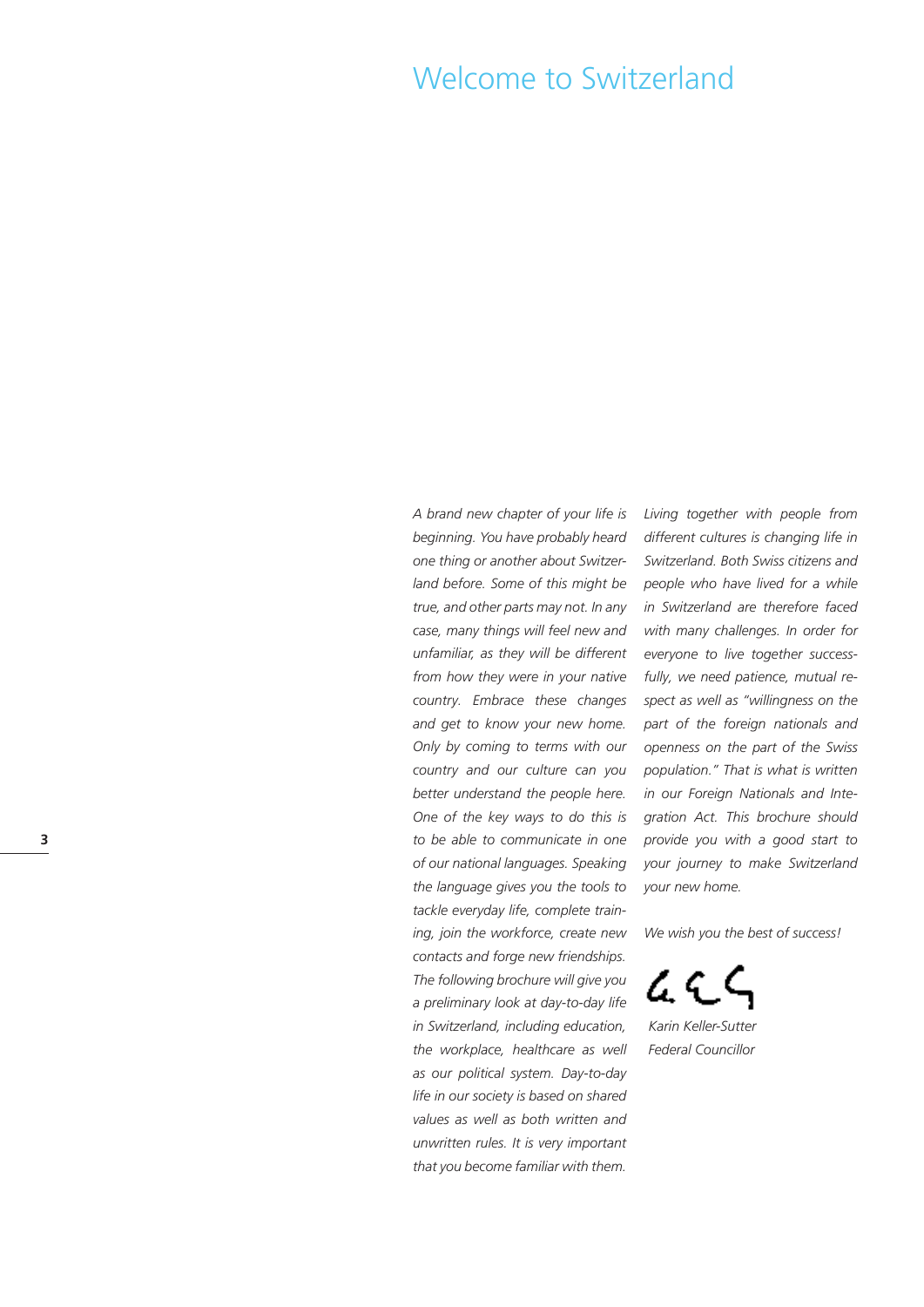

**Samba Kebbeh** Train Conductor

> *"I had a big culture shock when I came to Switzerland at the age of twenty-one for the love of my life, who is now my wife. The Swiss were very polite, correct and reliable – but they lacked a certain amount of openness. Then, after applying for jobs and receiving numerous rejections, I realised that Switzerland is not a fairytale country and that I have to fight for my happiness. I then went to school for a whole year to learn German intensively. This greatly improved my options and above all my self-confidence.*

*It is largely thanks to my employer that, after initial problems, I have become an absolutely satisfied Gambian Swiss. It was he who believed in my abilities and who made me the first African train conductor in Switzerland.*

*Nowadays, I am very happy living in Switzerland and even consider it a great asset to be a mixture of two cultures and to be able to take the best of both worlds."*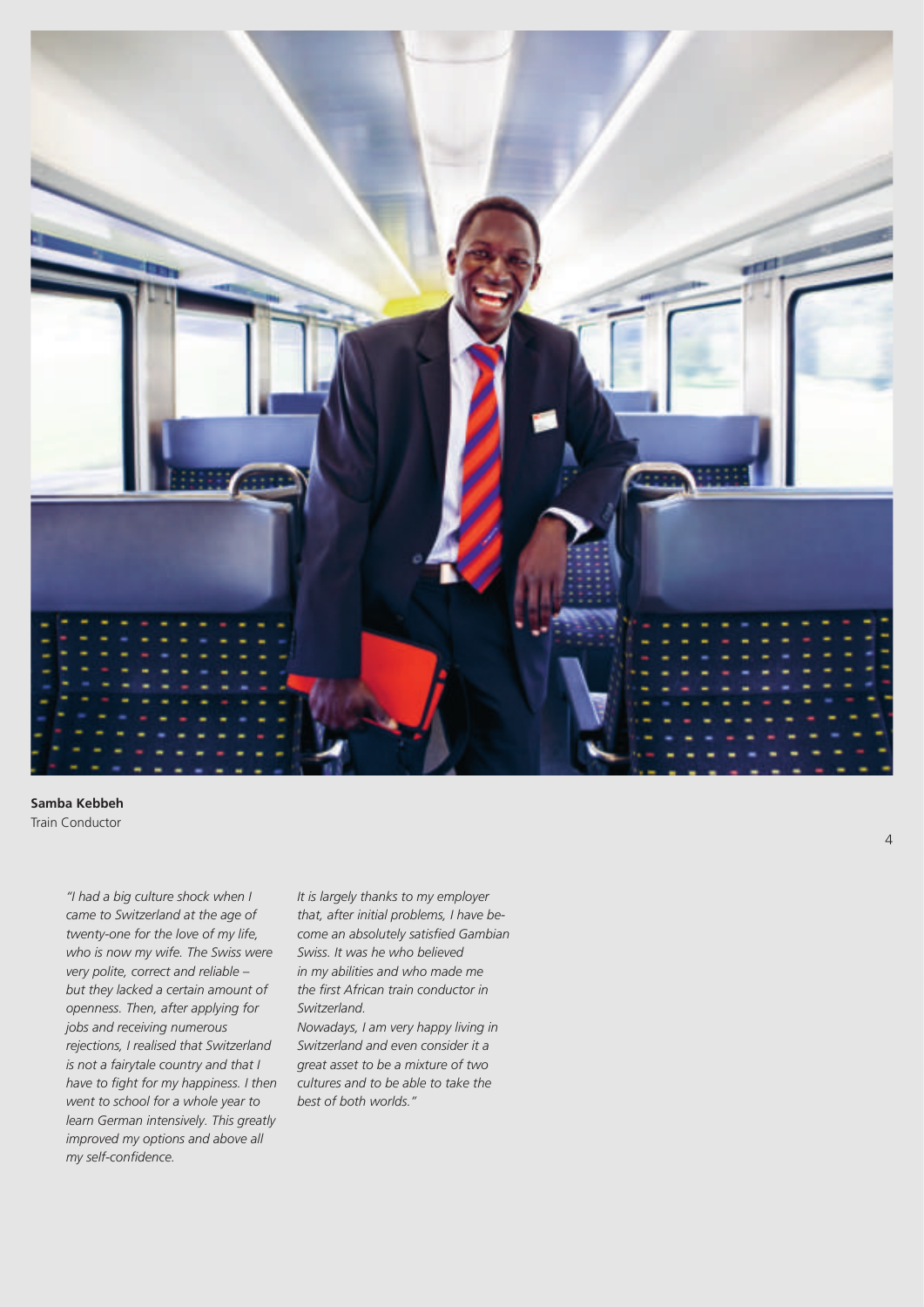## A country with many faces

#### **Cultural diversity within a small area**

**Immigrants have always contributed greatly to Switzerland's prosperity. For example, the Gotthard Tunnel, one of the most important transport routes in Switzerland, was built primarily by Italian workers. In addition, immigrants have founded many of today's large and successful enterprises. Even nowadays, the Swiss economy is dependent on foreign workers.**

**Information about Switzerland**  $\bigcirc$ Everything you would like to know about Switzerland → 日 www.swissworld.org

#### $\bigcap$ **The Swiss Portal** Switzerland and its authorities  $\rightarrow$   $\overline{F}$  www.ch.ch.

People from almost every country in the world live in Switzerland. One in four persons does not have a Swiss passport. And every third marriage is binational. Switzerland's entire resident population is nearly 8.4 million.

#### **Such a small area requires respect and consideration**

Travellers never fail to be astonished by the short distances within Switzerland. One needs no more than five hours from one end to the other. A third of the population in Switzerland live in the five large cities Zurich, Geneva, Basel, Berne and Lausanne and their agglomerations. More than half of the country is made up of mountains. Just about ten percent of the population live there. We live together, therefore, on a very small area and this calls for a certain amount of consideration from everyone.

#### **Each region maintains its cultural idiosyncrasies**

Four official languages are spoken in Switzerland: German, French, Italian and Rhaeto-Romanic. Depending on the area in which you are, you will

encounter a different language and come across different ways of living. This linguistic and cultural diversity has a long tradition and is fundamental for Switzerland.

#### **Language is the key to successful integration**

The majority of the population lives in the German-speaking part of Switzerland. About 65 percent of the population speaks Swiss-German. About 20 percent French, 8 percent Italian. Rhaeto-Romanic is only spoken in specific districts in the Canton of Graubünden (0.5%). High German is used as the official language in the German-speaking part of Switzerland, particularly in written communication. In conversation however, a number of dialects are spoken. The everyday language in Basel is therefore different from that in the Canton of Zurich. The people in Berne speak differently from those in Fribourg. You don't have to learn to speak the dialects perfectly, but it will be considerably easier in daily life if you understand the dialect. Language skills are a prerequisite for settling into everyday life and work.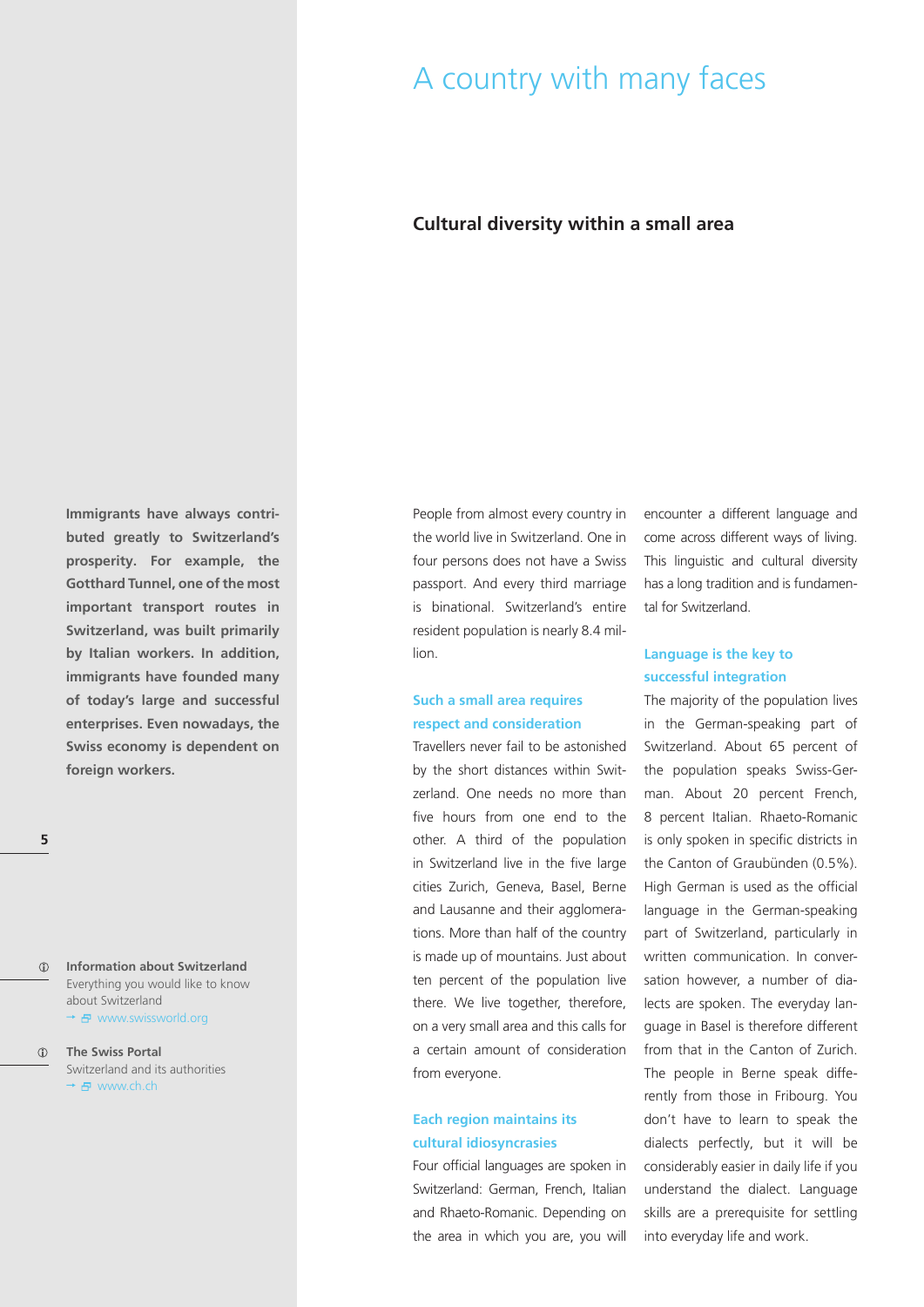

**Sabri Aliu** Co-founder of the Fathers' Group

*"My neighbour is a Swiss. He introduced us to life in the neighbourhood and made sure that our Kosovar customs were enhanced by Swiss ones. He did it very simply, from one person to another, and without prejudices. I will never forget that above all because of my five children. I wanted to get them off to a good start in Switzerland.*

*Our neighbourhood means more to me than just having a roof over our heads. This certainly has something to do with the fact that the people who live here gradually realised that living happily together requires effort from all of us. It doesn't matter whether one is Swiss or a foreigner, old or young. One has to start talking*

*to one another. This is the only way to change things together. With this in mind, we set up our Fathers' Group, where we fathers meet up once a month to learn from each other and to deal with problems together. This has really simplified our daily life. And the best part of it all is: Our neighbours have become our friends."*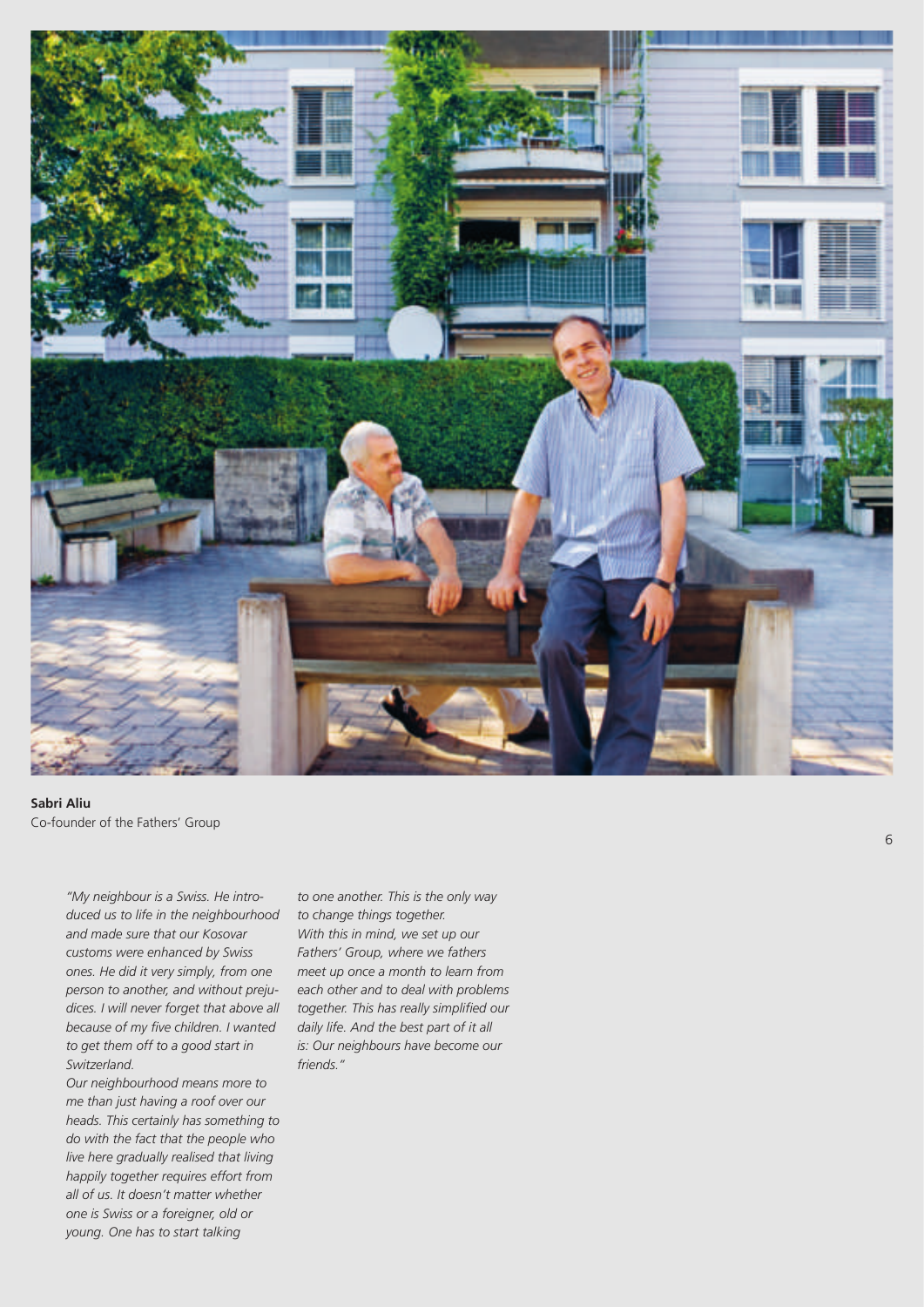## Living together

### **Equal opportunities and respect**

**Having contact with your new neighbours or taking part in an organisation or a club in your municipality is a personal enrichment. At the same time, you will also get information which will help you and your family at school and at work or when contacting the relevant authorities.**

#### $\bigcap$ **Living in Switzerland** Information

 $\rightarrow$   $\oplus$  www.bwo.admin.ch

> wie wir wohnen > Infoblatt "Wohnen in der Schweiz"

#### **Discrimination and racism** Contacts

#### $\rightarrow$   $\overline{B}$  www.edi.admin.ch

> Themen > Rassismus > Fachstelle für Rassismusbekämpfung > Recht und Beratung > Anlauf- und Beratungsstellen

Immigrants contribute to the economic and also cultural wealth of Switzerland. To ensure that living together also works out, all residents in our country are expected to be able to communicate with each other and to strive for financial independence. Living together peacefully also includes having respect for and complying with the Swiss legal system as well as the basic values of the constitution. Every individual should also have the same opportunity to play their role in society.

#### **Important fundamental rights in Switzerland**

In Switzerland, fundamental rights guarantee that you may not be discriminated against due to your origin, your race, your gender, your religion or your sexual orientation. Women and men have the same rights and are free for example to choose their occupation or profession and to decide who they want to marry. Everyone also has the right to choose their own religion and have their own philosophy.

In turn, however, everyone also has to grant the same right to their fellow human beings. Everyone can defend themselves against possible discrimination. In the case of conflicts, there are information centres which will help you find a solution.

#### **Alongside written laws there are also unwritten rules**

It is often the little things in everyday life which are important for people living together. Getting to know these day-to-day rules is often difficult. For example: perhaps there is a certain plan in your house which specifies when which family can wash their clothes. You have to comply with it. Or the neighbours react if you continue to discuss loudly on the balcony late in the evening or the children play on the stairs. You are expected to comply with such written or unwritten rules for living together. Get informed. For example, ask for the house rules or contact your neighbour. Mutual respect and open discussions are the first step to a good neighbourhood.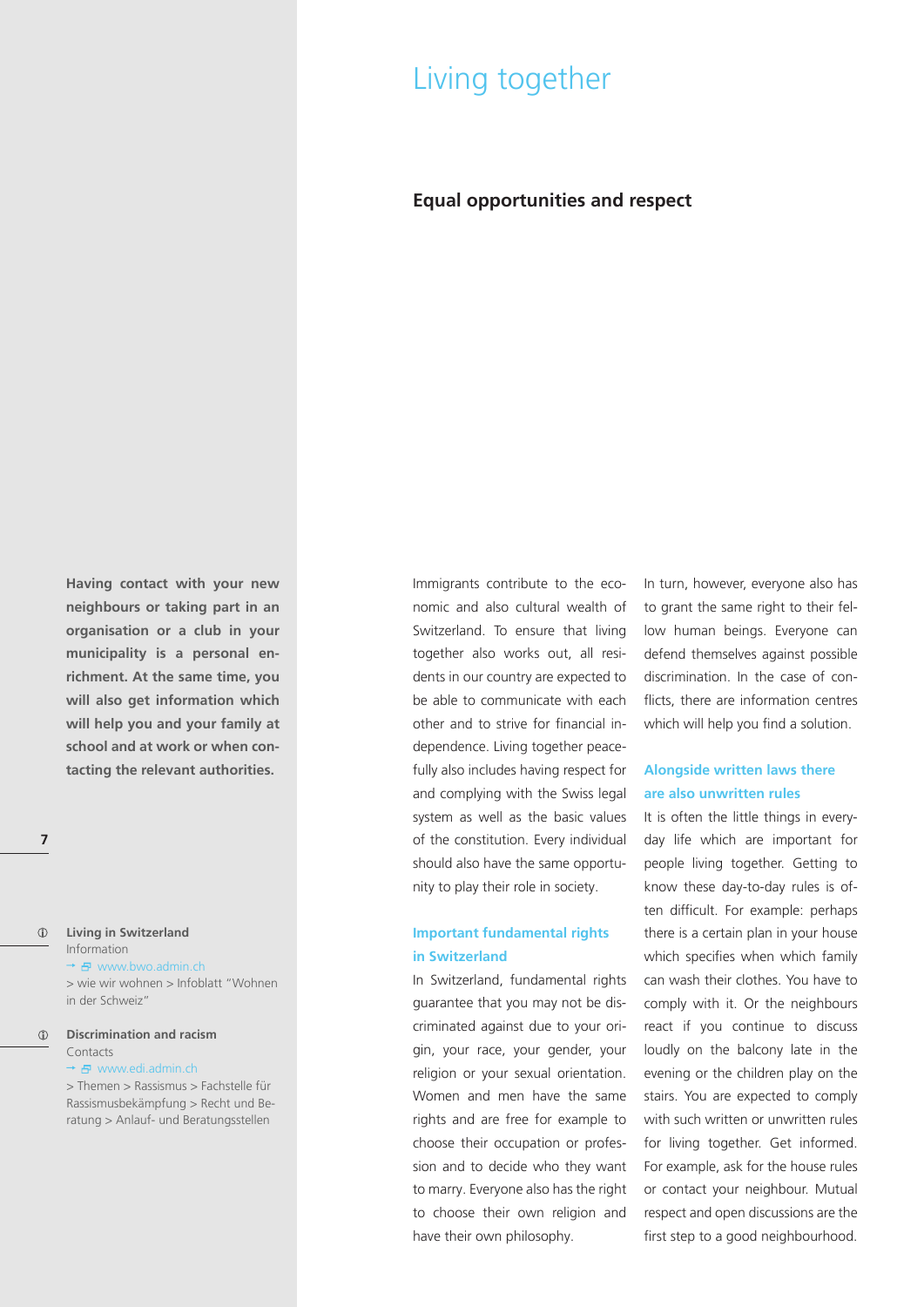

**Anna Gruber** Student, Member of the Youth Council

*"To consciously set yourself goals, not to lose sight of them and at the same time remain true to yourself. That applies to me just as it did to Eva, who came to Switzerland from Macedonia when we were at primary school. But it was much more difficult for her as an eight-year-old foreigner. However, Eva learned fast. And we learned with her. In particular she practiced speaking German and we practiced being considerate and patient. We learned with each other and from each other. And we grew as persons. In the Youth Parliament, we also discuss integration topics. What bothers me slightly is that the word integra-*

*tion is often reduced to learning the language or to whether one wears*

*a headscarf or not. But integration means a lot more: It needs people who have the will to become involved with a new country and a foreign culture. And on the other hand it needs a society which allows this. Mutual understanding and tolerance just cannot be stipulated by laws."*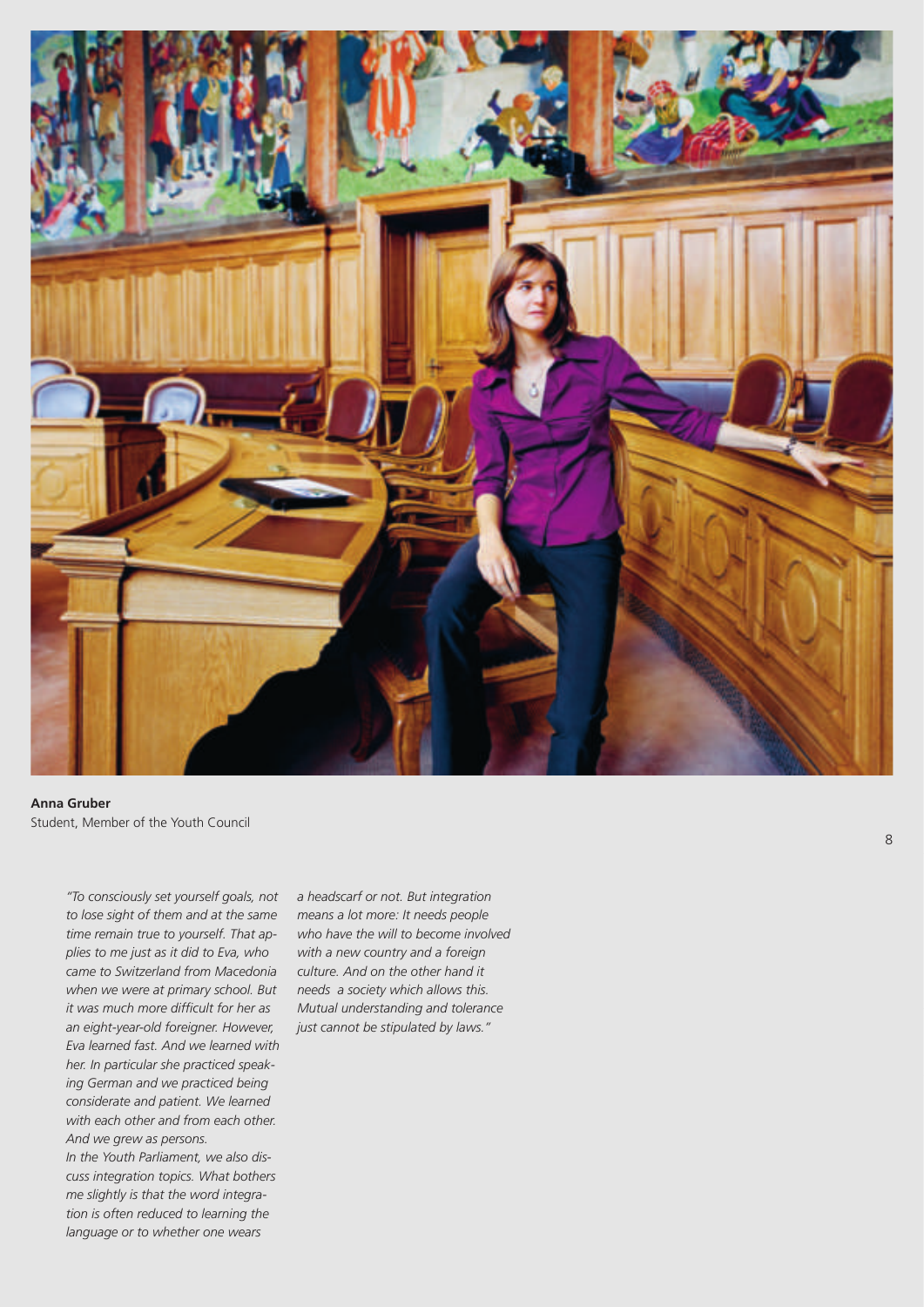## Citizens have the final say

#### **Federalism and direct democracy**

**In Switzerland, it is important that you become familiar with the life in your canton and in your municipality as quickly as possible. There you will get initial information on all important aspects of life such as residence, work and school. In particular, you will find out who to contact and where, in order to get an answer to your questions.**

#### $\binom{2}{1}$ **The federal authorities** The federal bodies in Switzerland  $\rightarrow$   $\oplus$  www.admin.ch

**Points of contact for integration** Information on everyday life and on courses offered in your canton  $\rightarrow$   $\overline{B}$  www.sem.admin.ch

> Über Uns > Kontakt > Kantonale Behörden > Ansprechstellen für Integration in den Kantonen und Städten You need basic information about the state and the law to be able to know how Switzerland is organised locally, from schools to taxes to individual rights and duties.

#### **Switzerland is made up of 26 independent cantons**

Switzerland consists of 26 member states, the so-called cantons. The cantons used to be completely independent. One after the other, they then joined together to become what is now Switzerland and gave up some of their responsibilities to the Federal Government. In many areas, the cantons are to a large extent still independent. E.g. they have their own constitutions and laws, which however must not contradict federal law. They also have their own parliaments, governments and courts.

#### **Many things differ from one canton to the next**

The independence of the cantons is an important peculiarity of Switzerland. You will be confronted by it again and again in your daily life. E.g. if you move from one canton to another with your family, your child might learn different things at school; or you do not have to

pay the same amount of taxes even if your wages have remained the same. Or health insurance does not cost the same anymore even though you are able to use the same services.

### **The Confederation, cantons and municipalities share the state functions**

Switzerland is divided into three levels of government: the Confederation, cantons and municipalities. The Confederation, as the superior level, assumes only those tasks which are explicitly transferred to it by the federal constitution. This includes national defence or regulating road traffic. The cantons look after e.g. the school system, police, healthcare and levy taxes to be able to deal with these tasks. The approx. 2200 municipalities in Switzerland also have a great deal of independence. For example, they are responsible for the registration of local residents or they assume specific tasks for schools.

#### **The people enjoy an extensive right of co-determination**

The form of government is direct democracy. Persons entitled to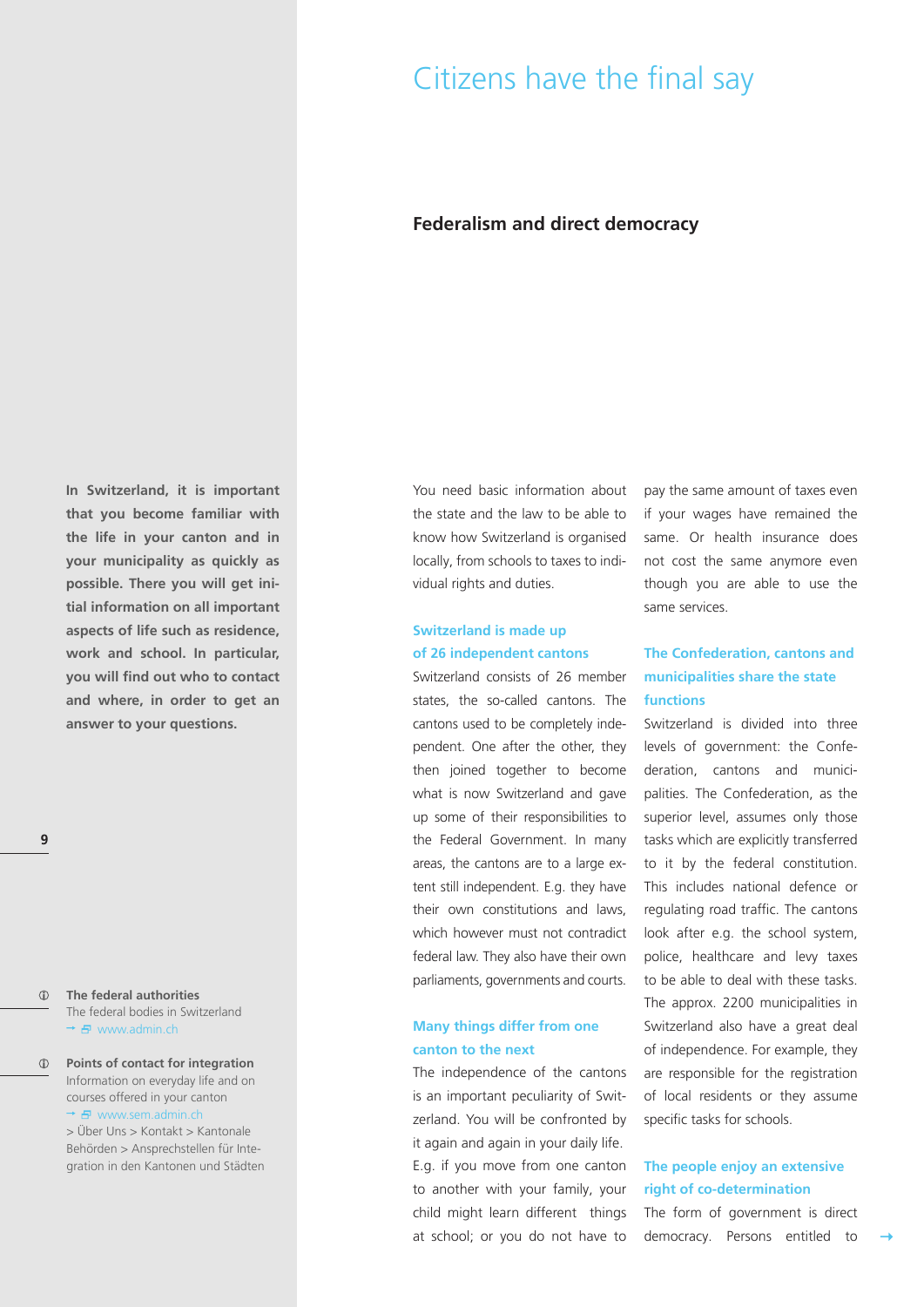

**Bruno Moll** Freelance writer and filmmaker

> *"Broadly speaking my documentaries deal with politics. Being political in my opinion does not mean attracting attention by shouting slogans, but paying close attention to what goes on around you. Responding to prejudices and opening doors, not closing them – this is my aim.*

> *Not only as a Swiss person, but from one person to another, I would give the following advice to new residents arriving from abroad: They should approach our country inquisitively and not shut themselves away with people in the same situation. Of course,*

*I would advise them to learn our language and explore our mentality. I would prefer them to see what we* *have in common, instead of the differences. They should ask questions and try to discuss with their fellow citizens. They should definitely climb our mountains and join the strollers on Sundays. They should go shopping at the weekly markets and read, watch and listen to our media. To put it simply: They should try to become a part of things. Of course, I also wish this for ourselves, the natives."*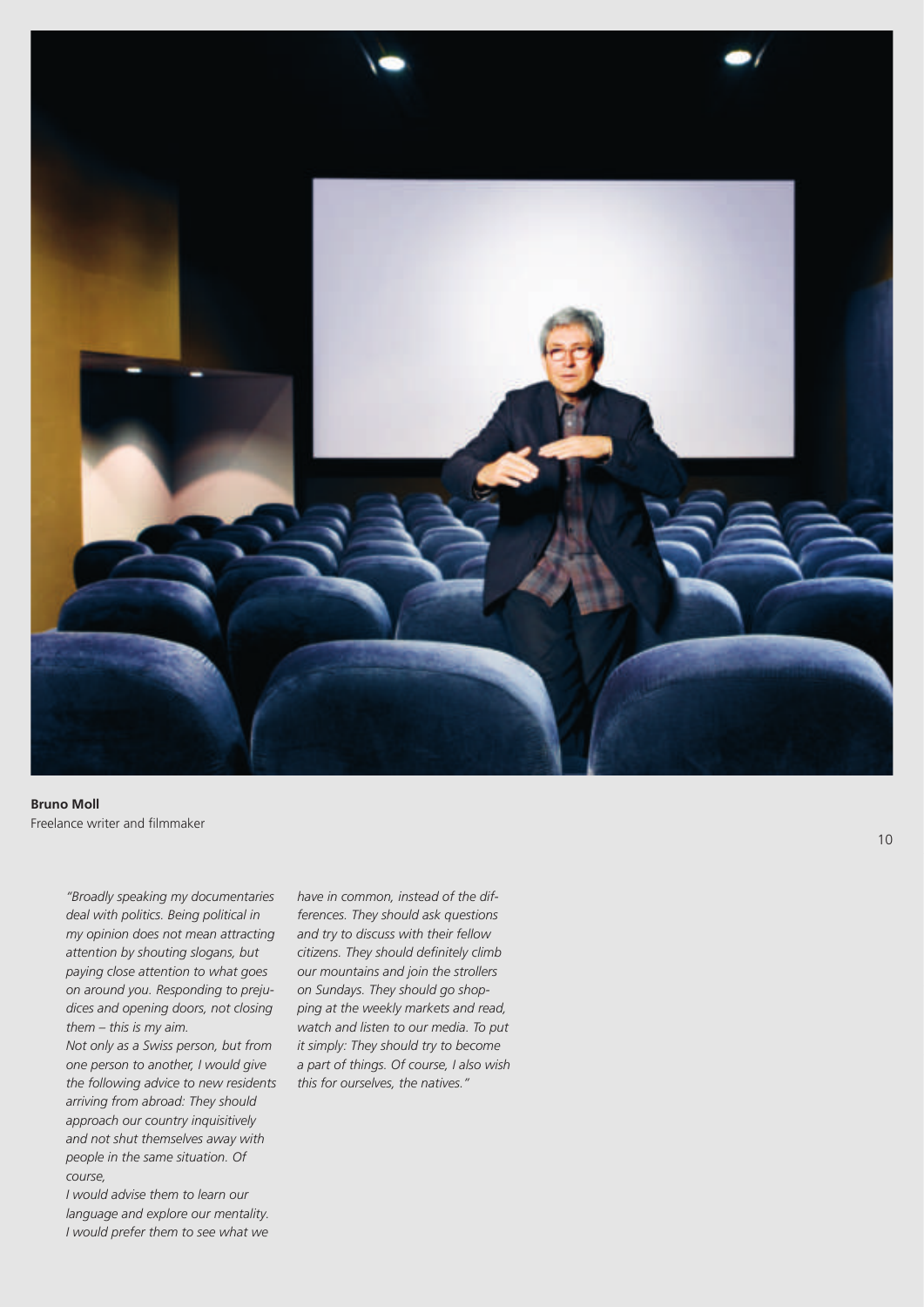#### Citizens have the final say

#### **Federalism and direct democracy**

 $\circled{1}$ **Political system** General information → 日 www.ch.ch

#### **Insight into Switzerland's political institutions** Brochure "The Confederation in brief" → <del>D</del> www.bk.admin.ch > Dokumentation > Der Bund kurz erklärt

vote can not only elect the representatives into parliament regularly at federal level, at the level of the respective canton and in the municipality. They can also vote on a variety of issues, such as the amount of taxes and charges or the layout of roads, and also on Switzerland becoming a member of international organisations or agreements with other states. Swiss citizens from the age of 18 can elect and vote on matters which affect all of Switzerland.

#### **Participation is important and welcomed**

In Switzerland there are many ways of getting involved. For example, you can become a member of the parents' association or take part in local clubs. In addition, all persons of sound mind can file applications, address their questions, suggestions and complaints to the authorities; this can for example be in the form of a petition (collection of signatures). In a few cantons and municipalities, you also have political rights if you have spent a longer period in Switzerland, such as for example voting and election

rights. Get more information from your municipality.

#### **All important political forces are represented in the government**

The government in Switzerland consists of seven members and is called Federal Council. The Federal Council is elected by the parliament and is made up of representatives of the large political parties. Each member of the Federal Council is appointed by the parliament to be the President for one year. The parliament is made up of two chambers: the National Council, which represents the people, and the Council of States, which represents the cantons. Together they form the United Federal Assembly.

#### **Same rights and duties for all**

Switzerland is a constitutional state. This means that not only the residents of our country have to observe the laws, but also the state itself is bound by the existing law. The courts are independent of the government and parliament. The Swiss Federal Constitution specifies the fundamental rights and duties which apply here, and how Switzerland is organised.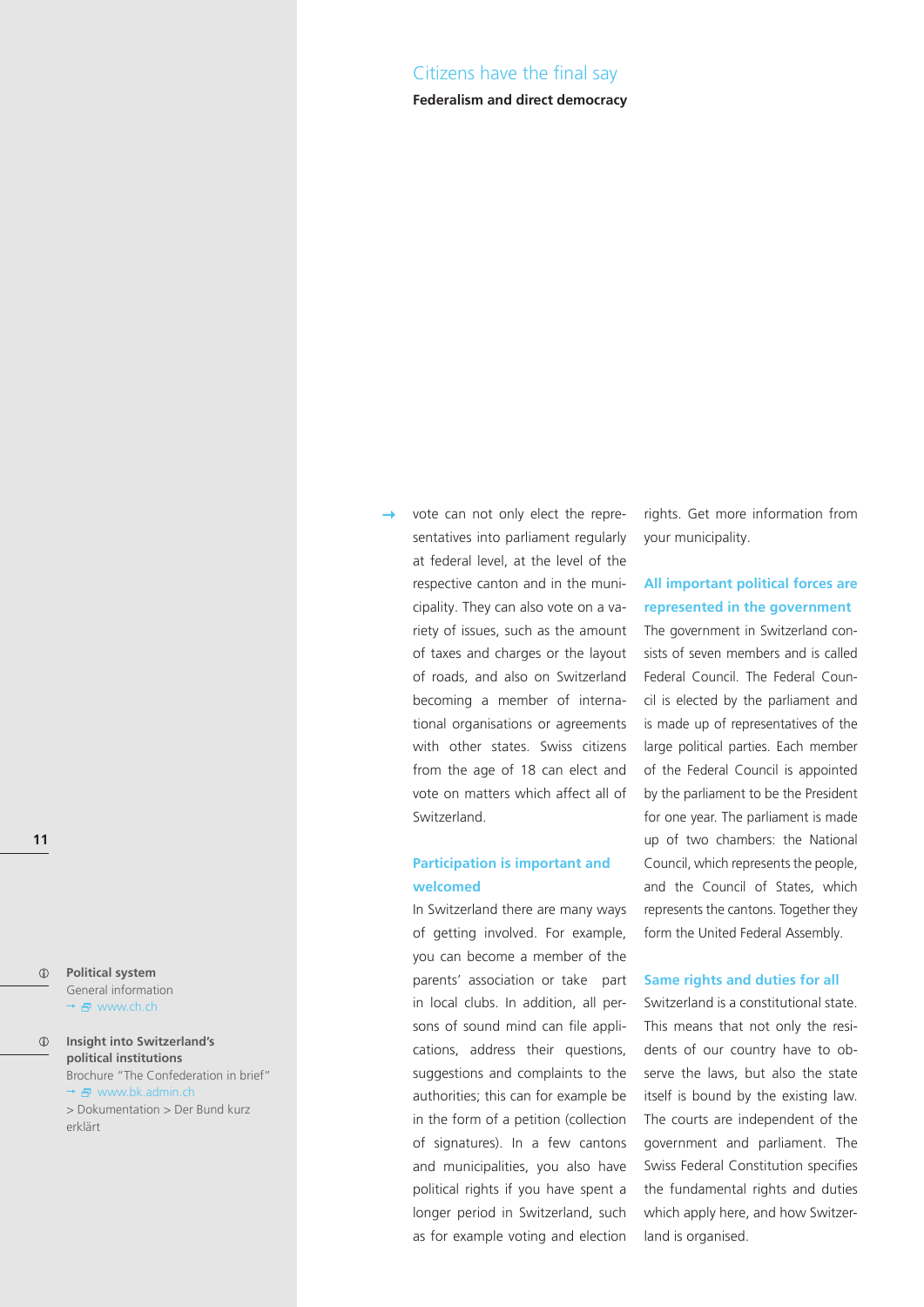

**Vasco Belo** Swiss-Portuguese family

*"I find the way vocational training is offered in Switzerland exemplary. It helps youths with their transition from education into a working environment. In my country of origin, Portugal, education is provided only by the schools, which means that those who do not go to a secondary school do not have any really good options.*

*For us it is important that we can offer our children a good future. This means taking part in their schooling and training, and supporting each child in his/her abilities. Those who don't have any qualifications will quickly find themselves without work – it doesn't matter where one comes from.*

*In our family we only speak French – which I find is rather a pity. As my wife is Swiss and does not speak Portuguese and I grew up in the Frenchspeaking part of Switzerland, it just sort of happened. But we still have our Portuguese festivities within the family and our holidays in Portugal where the children have the possibility to get to know my mother tongue in a playful manner."*

12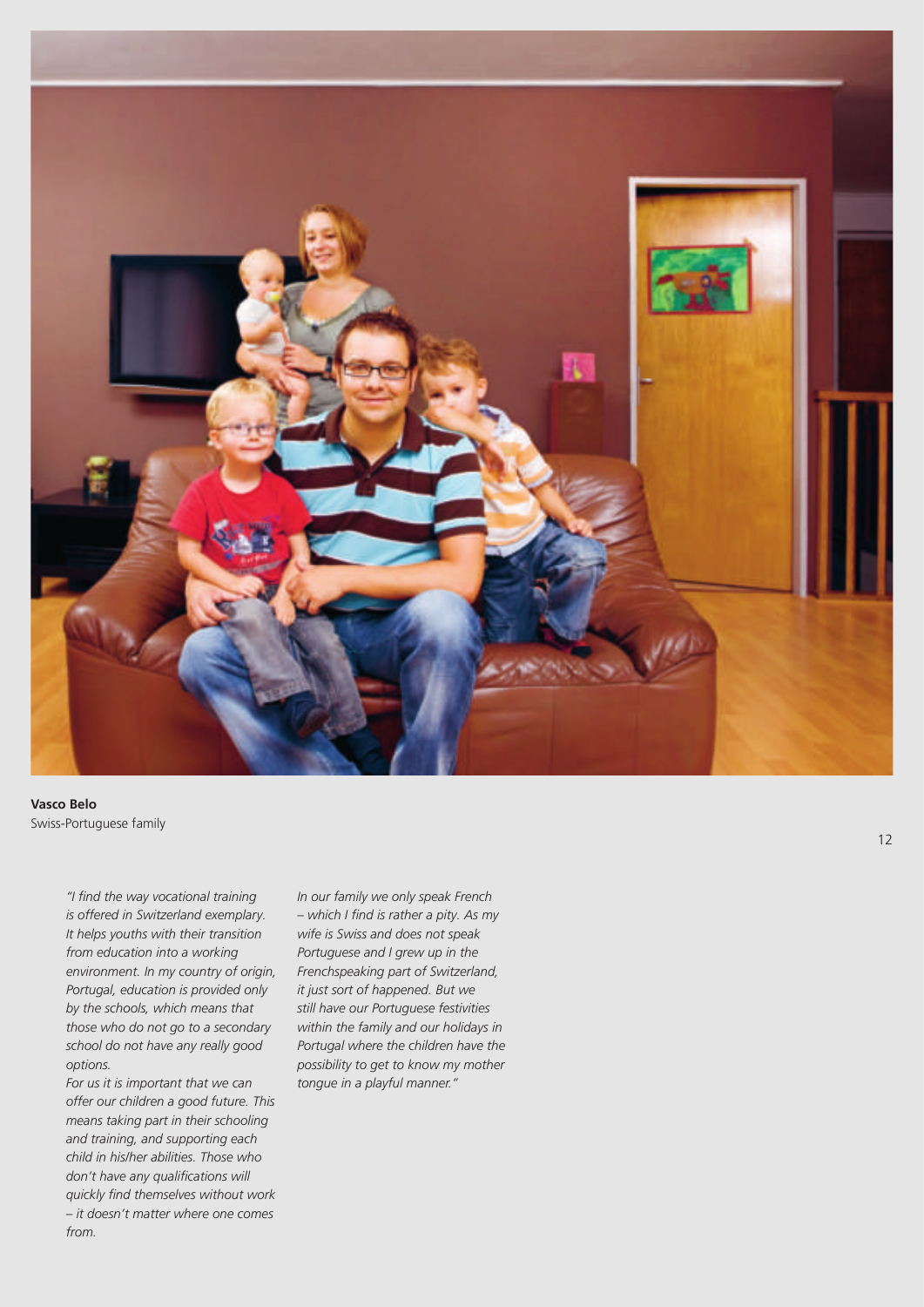## The bridge to success

### **High priority for education and work**

**Qualified education/training after completing compulsory schooling is normal in Switzerland. Around ninety percent of all youths gain a vocational qualification or academic degree. This increases the opportunities in the labour market and the flexibility for their future working life.**

#### **13**

 $\odot$ **Information and addresses concerning the school system in Switzerland** → 日 www.cdpe.ch Political bodies > To the list of EDK members

> → B www.educa.ch Bildungsraum Schweiz > Bildungssystem

**Help in choosing a career** Career service  $\rightarrow$   $\oplus$  www.berufsberatung.ch

**Vocational training** Information on basic vocational training

 $\rightarrow$   $\oplus$  www.berufsbildungplus.ch

Education and work have a high priority in Switzerland. All children and youths as well as adults should be supported and encouraged according to their abilities.

#### **Support from birth**

Linguistic development is of great significance for children. Support from an early age contributes significantly to equal opportunities. There are many possibilities for your child to learn the local language before starting school: for example "day nurseries" (children of pre-school age are supervised from morning to evening) and "playgroups" (children of preschool age are looked after on an hourly basis and are encouraged to play). These public or private facilities look after your child for certain periods before he/ she starts compulsory schooling and also afterwards, in addition to the lessons at school (e.g. school lunches, homework supervision). Such facilities are worth visiting. In most cases, fees are charged which have to be paid by the parents, whereby the fees are often graded according to the parents' income.

#### **Kindergarten prepares children for school**

Depending on the canton, the kindergarten generally accepts children from the age of four. Attending a public kindergarten is free of charge. The kindergarten is part of obligatory schooling in almost every canton. In the few cantons where it is optional, almost every child goes anyways regardless. We strongly recommend this to you. The contact with other children will help your child to improve his/ her language and social skills. It is also important for your child's language skills that you continue to speak your mother tongue with him/her at home.

#### **How does school work?**

As soon as your child has reached the school entrance age, the municipality will assign him/her to a school near to your home and will inform the parents in writing of the place and date of the first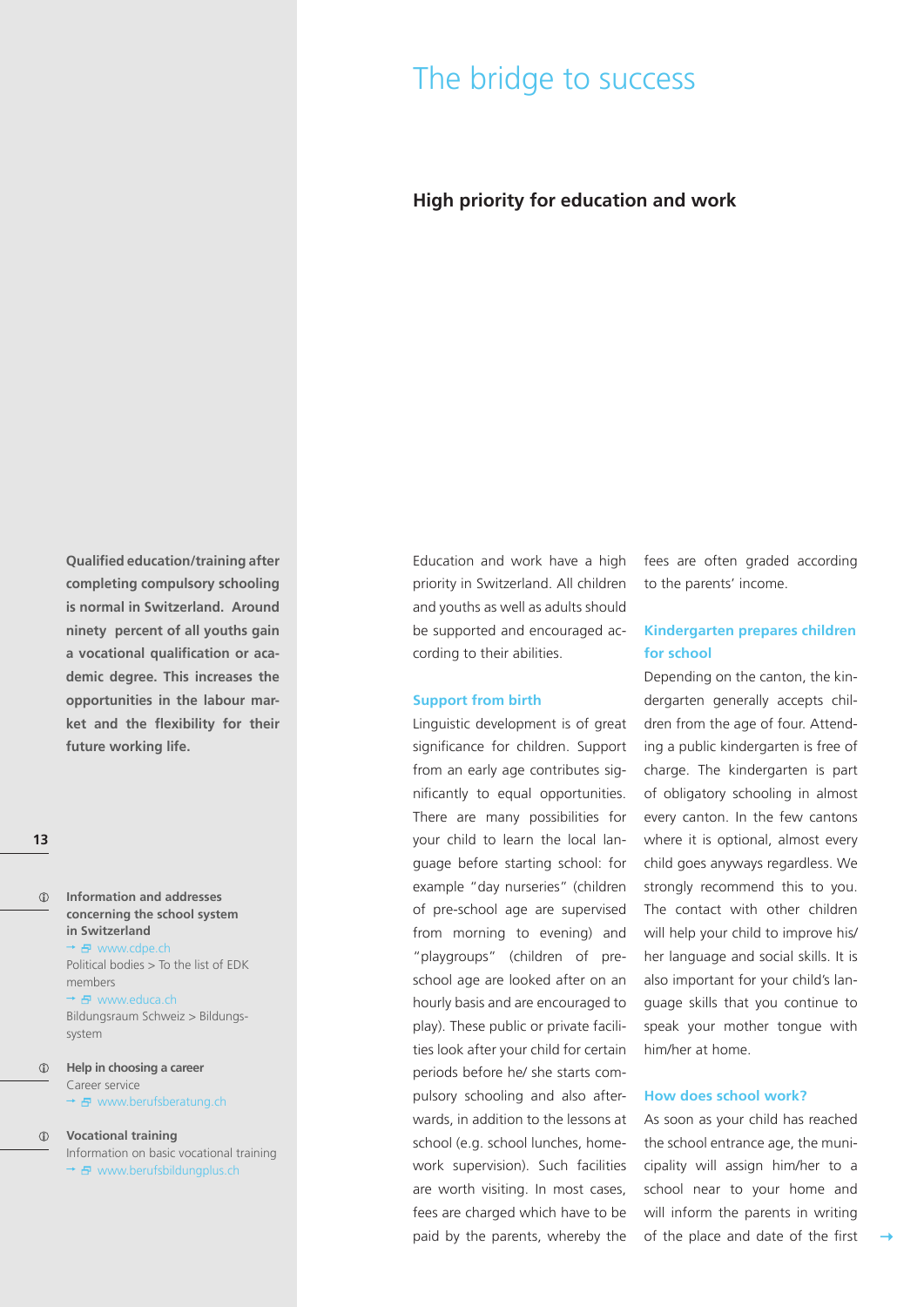day of school. In Switzerland, all children attend the compulsory school. State schools provide free basic education of a very good quality for nine academic years. The compulsory school is divided into a primary level and a secondary level I: the primary level normally lasts six years in addition to two years of kindergarten. This is followed by three years secondary level I, where pupils are streamed into groups for lessons.

In Switzerland, the cantons are primarily responsible for education. The organisation is not the same everywhere. Get information at an early stage from your municipality.

#### **Additional educational support**

Schoolchildren with special educational needs get free support as part of compulsory schooling. Special support programmes are also offered to children with inadequate knowledge of the school language. Native-language lessons are also offered outside school. Ask, for example, your school or the organisations within your language community for lessons offered in "Native language and culture".

#### **It is not possible without the parents**

There are regular information evenings for parents in the kindergarten and at the school. Parents are expected to take the opportunity to talk to the teachers about their child and his/her education options. If you do not understand the local language well enough, ask for intercultural translations.

#### **After the compulsory school**

In Switzerland, getting qualifications from secondary level II is very important for the professional and social future of your child. There are different ways to get them. The two main ones are: vocational training in a particular occupation, the so-called "basic vocational training" in a firm where apprentices are trained, or attending a secondary school (e.g. Fachmittelschule, Gymnasium). The pupils, together with their parents and teachers, already take decisions about their education towards the end of secondary level I (from Class 8) based on their professional interests and their capabilities. Careers offices and information centres will help you and your child to choose.

#### **Vocational training plays an important role in Switzerland**

In Switzerland, around two thirds of youths complete their basic vocational training after the compulsory school. Such an apprenticeship combines on-the-job training in a company with school education. Most apprenticeships last between two and four years. In addition, high-capability youths

can take the vocational schoolleaving certificate. It opens the way to colleges of higher education or, if a supplementary examination is taken, also to the universities.

#### **An apprenticeship after compulsory schooling**

You have to look for an apprenticeship in time, i.e. at the latest one year before finishing the compulsory school. However, not all youths find a suitable apprenticeship. In this case, you can attend a bridging programme. Ask your school or the career service for suitable offers.

#### **Vocational training and further education at tertiary level**

Higher education institutions in Switzerland are divided into universities and colleges (e.g. teacher training colleges or universities of applied sciences or social studies). Depending on the type of institution and field of study, the secondary or vocational school-leaving certificate is generally a prerequisite for the course of studies.

#### **The significance of work**

In Switzerland, hard work and financial independence are traditionally considered important for integration into society. Alongside being able to finance their daily life, many people need to have work for a good self-esteem and for their social standing.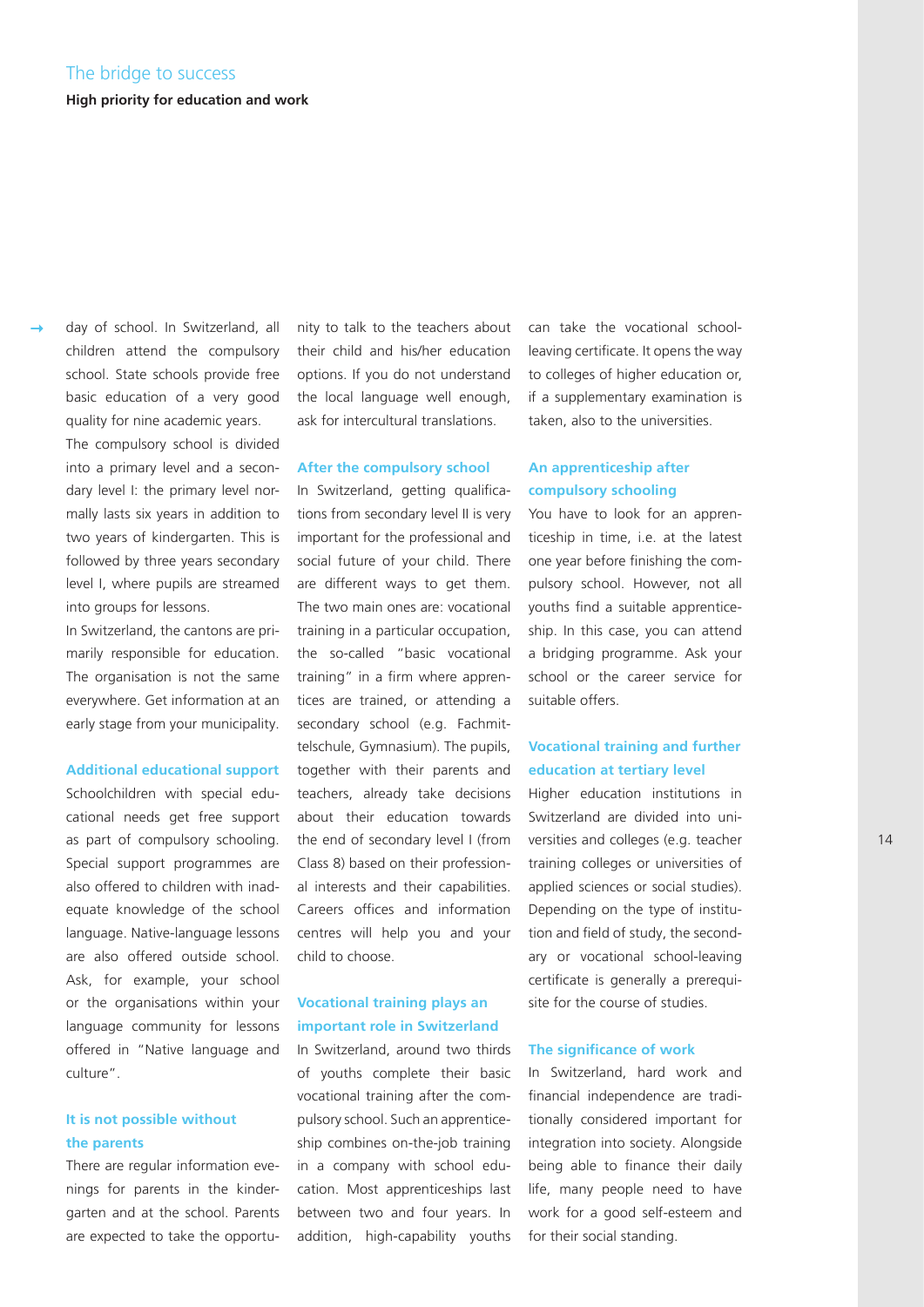**Further education is also important for adults. There are different options available for vocational training and further education. These qualifications have become increasingly important. Further education courses are offered above all by private institutions, but also by state institutions.**

#### **15**

 $\binom{1}{1}$ **Lessons in your native language** → *B* www.cdpe.ch > Bildungssystem CH > Kantonsumfragen > HSK-Unterricht

#### $\circ$ **Foreign degrees**

Information and addresses for recognition of foreign qualifications \* 日 www.sbfi.admin.ch > Education > Recognition of foreign qualifications

 $\bigcirc$ **Work, residence and family** State Secretariat for Migration SEM → B www.sem.admin.ch > Entry and Residence

#### Cantonal authorities

→ 日 www.sem.admin.ch > About us > Contact > Cantonal authorities

#### **There are liberal labour laws in Switzerland**

The rights and duties of employers and employees are specified in a written employment contract. It regulates the most important points such as working hours, probationary period, wages, periods of notice and holiday. For some employment sectors, there are generally applicable rules (collective labour agreements). In Switzerland, people work an average of 42 hours per week. However, up to 50 hours (maximum legal working week) are possible depending on the sector. The wage agreed with your employer is a gross wage. The compulsory social security contributions are deducted from this. There is no statutory minimum wage in Switzerland. In many industries, however, there are minimum wages which have been agreed upon in the collective labour agreements between employers' associations and trade unions.

#### **Recognition of qualifications**

In Switzerland, employers attach great importance to qualifications which are officially recognized, i.e. degrees and job references. Various points of contact are responsible for assessing the equivalence of qualifications or experience you have gained elsewhere. They will inform you about the possible steps to take.

#### **Illegal employment harms everybody**

People who work but do not pay any social security contributions and taxes are working illegally. Illegal employment is liable to prosecution both for the employer and also for the employee and is not worth the risk. Illegal employment endangers both your own insurance protection as well as the benefits for others.

#### **What type of permits do you need for work and residence?**

If you have entered Switzerland as a citizen of a European Union (EU) state or the European Free Trade Area (EFTA), then the free movement of persons agreement applies to you. If, on the other hand, you have come from another state or live here as a provisionally admitted foreign national or as a recognised refugee, the provisions in the Foreign Nationals and Integration Act (FNIA) or the Asylum Act (AsylA) apply. The State Secretariat for Migration SEM will inform you about the general provisions which apply to access the Swiss employment market, for residence or for family reunification. The cantons are responsible for issuing the permits. Please contact the relevant cantonal authority, normally the Immigration Office, for matters regarding the exact formalities for the different types of permits.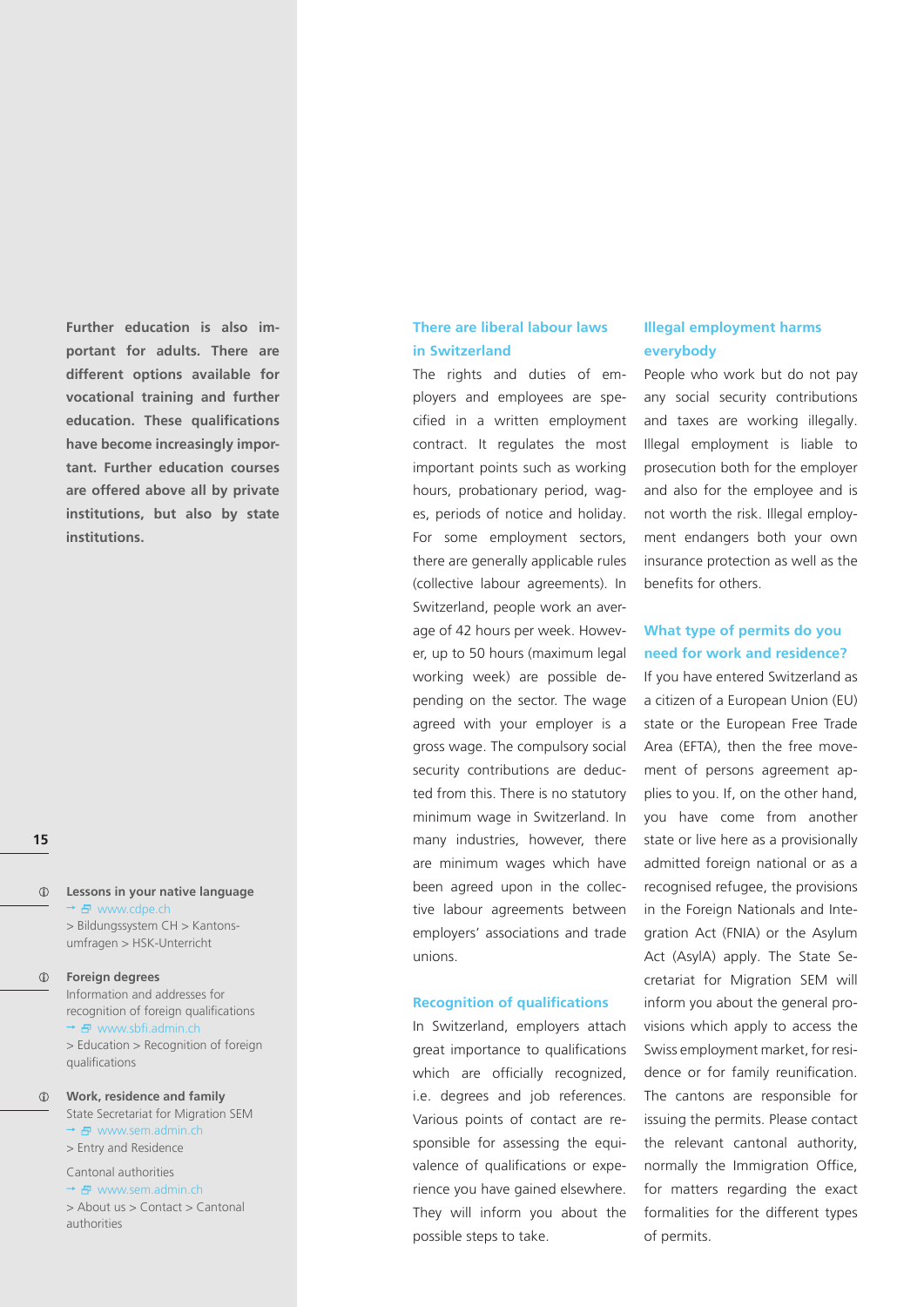

**Yasar Turgut** General practitioner

*"I have cared for my patients for a number of years. This enables me to assess the described medical conditions better than in the case of a person who I have only seen once and whose medical history I do not know. The fact of the matter is that not only the body but the person as a whole suffers from an illness. A personal conversation or a relationship between doctor and patient based on trust can make a big difference. Especially in the case of foreigners who come to me in the surgery, cultural differences must not be underestimated and have to be interpreted. My Turkish roots help me not only to understand their problems but also to relate to them. It is not easy for*

*many of them to adjust to the Swiss healthcare system. It is therefore my duty to negotiate between specialists, hospitals and patients and to accompany them individually."*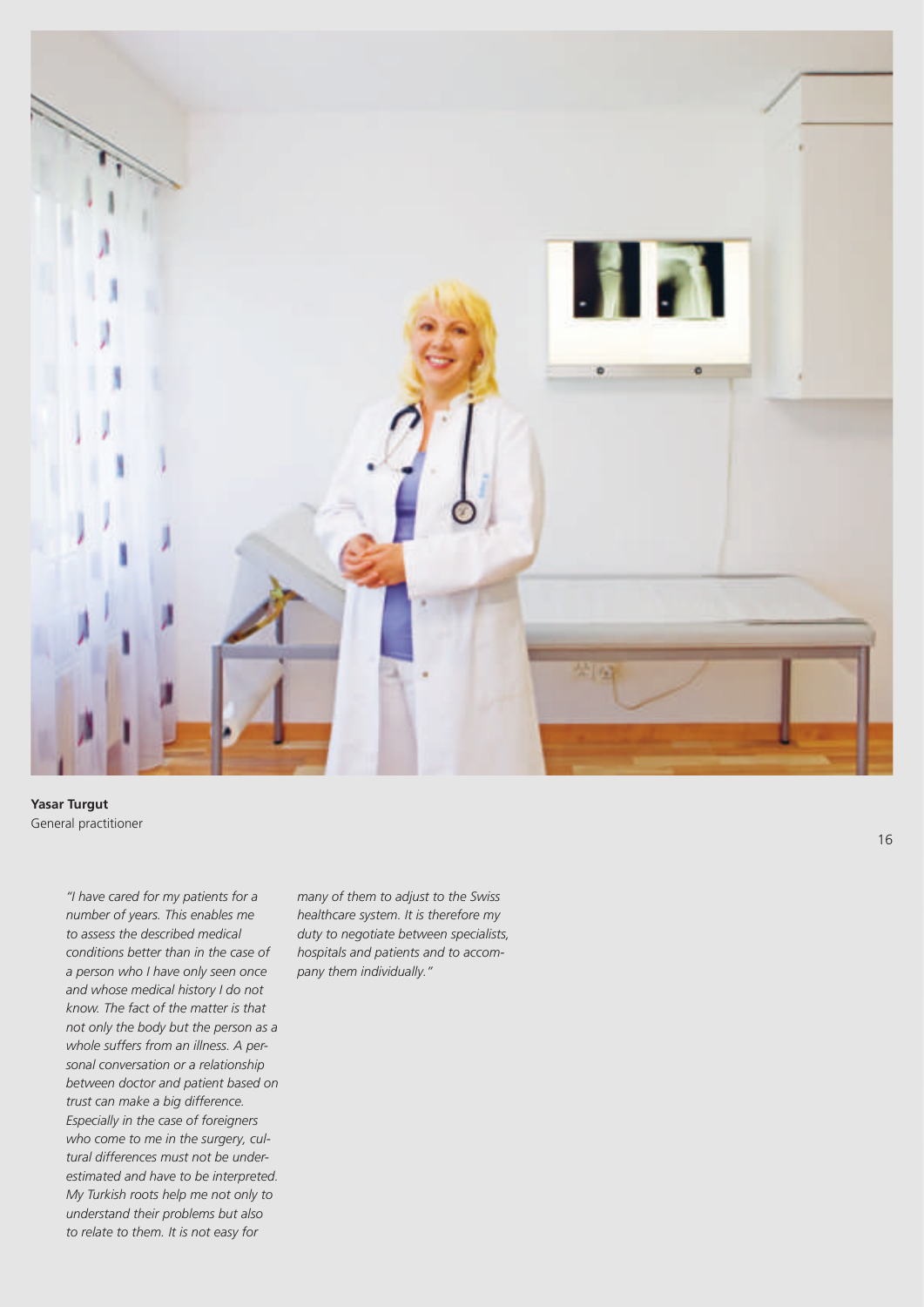## Taking responsibility together

#### **Social security and health**

**Everyone can be affected by hardship. The social security network is based on solidarity. This is the reason why everyone makes their contribution: the healthy for the sick, the young for the old, the rich for the poor or singles for families.**

**17**

- $\odot$ **Social security** in Switzerland  $\rightarrow$   $\oplus$  www.ufas.admin.ch > sozialpolitische Themen
- $\bigcirc$ **Sickness**

Information on health insurance  $\rightarrow$   $\overline{F}$  www.foph.admin.ch > Insurances > Health insurance

**Unemployment** What to do? → 日 www.jobarea.ch

#### **Violence**

Violence prevention service  $\rightarrow$   $\oplus$  www.ebg.admin.ch > Themen > Gewalt > Beratungsstellen für Opfer

Switzerland has a well-developed social system. It ensures that people in difficult situations do not have to suffer material hardship in the long term.

#### **Solidarity on the one hand and personal responsibility on the other**

Every person is responsible for themselves and contributes to the best of their ability to dealing with tasks in state and society. This is stipulated by the Federal Constitution of Switzerland. In situations where this does not work, the Confederation, cantons and municipalities provide the required protection, e.g. against the economic consequences of age, invalidity or sickness, accident and unemployment. To be able to provide such services, it is important that everyone pays their insurance contributions as well as taxes and does their best to earn their own living.

#### **Health insurance is compulsory in Switzerland**

Everybody living in Switzerland has to have health insurance. At the latest after three months of residence in Switzerland, you must have registered yourself and your family with a health insurance company. The basic insurance cover, which is compulsory for all adults and children in Switzerland, covers the costs for treatment by doctors and in specific hospitals as well as for most prescribed medication. Every month, you pay the health insurance company a premium for this. The level of this premium depends on where you live, whether you want to pay part of the costs yourself and whether you have insurance for additional benefits. Dental treatment is an example of such an additional benefit which is not covered by the basic insurance and has to be paid for separately.

#### **At your place of work, you are also insured against accidents**

Those who work for eight hours a week or more are insured by the employer against accidents. This insurance covers the costs and loss of income in the event of accidents. Persons employed for less than eight hours or the self-employed have to take care of their own accident insurance.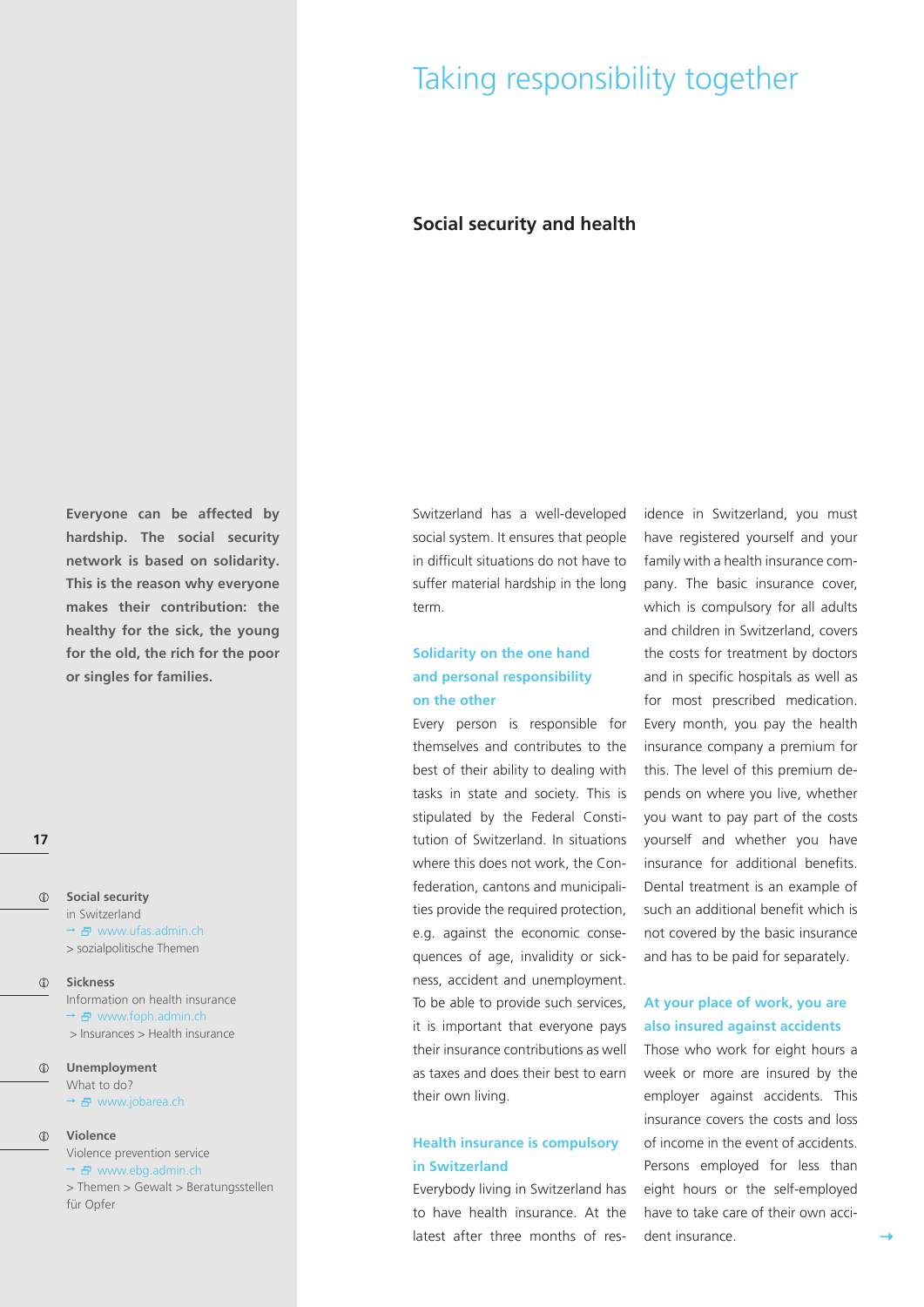### Taking responsibility together

**Social security and health**

#### **Are you looking for a general practitioner whom you trust?**

In Switzerland, most people have a general practitioner to whom they go regularly in the event of sickness or an accident. Depending on the sickness or accident, he/she will refer them to a specialist or to the hospital. You should only go directly to the hospital in case of an emergency.

#### **Every individual has a right to physical and mental integrity**

In Switzerland, every form of violence is forbidden and liable to prosecution. This includes domestic violence, female genital mutilation or forced marriage. If you find yourself in an emergency situation, seek help from the responsible agency.

#### **Support in old age, for surviving dependants and in the event of invalidity**

In Switzerland, it is compulsory for adults from the age of 18 to be insured under the old-age and survivors' insurance (AHV) as well as the invalidity insurance (IV) schemes and to pay contributions. The AHV pays a pension to women from the age of 64 and to men from the age of 65. After the death

of a close relative, it also pays pensions to surviving dependants and orphans. The aim of the IV is to support persons with a disability. It also helps affected persons to keep their job or to find a new one. If neither is possible, the IV also pays pensions. The pensions of the AHV and IV are high enough to cover the costs for absolutely essential expenses. If this is not the case, additional supplementary benefits can be requested.

Additional requirements, which go beyond the subsistence level, are covered by the pensions of the pension funds. Insurance through a pension fund is compulsory for employees from a certain income (approx. 20000 Swiss francs per year). Self-employed persons can become voluntary members of a pension fund and pay contributions. Those who wish to save additionally for a comfortable life in old age can invest money in the so-called "third pillar" through an insurance company or a bank and will be rewarded with tax relief.

#### **What to do in the event of unemployment?**

If you are looking for work or have lost your job, please contact the regional employment agency

(RAV) in your canton. They will advise you when searching for a new job. You will get unemployment benefit if you have worked for at least 12 months in the last two years or can provide a reason for exemption from paying the compulsory contributions. All dependent employees in Switzerland are compulsorily insured against unemployment.

#### **Additional support for families**

Every employed woman is entitled to a 14-week maternity leave as well as to a maternity allowance during this period amounting to 80% of her last wage or income. In principle, employees with children are entitled to family allowances regardless of their income. These allowances are also granted to persons with a modest income who are not working.

#### **The aim is to provide everyone with a decent existence**

In cases where the income is not enough to live on and also none of the social security benefits can help any more, social welfare fills the gap. Social welfare is the responsibility of the cantons and is normally paid by the municipality of residence. It is financed by taxes.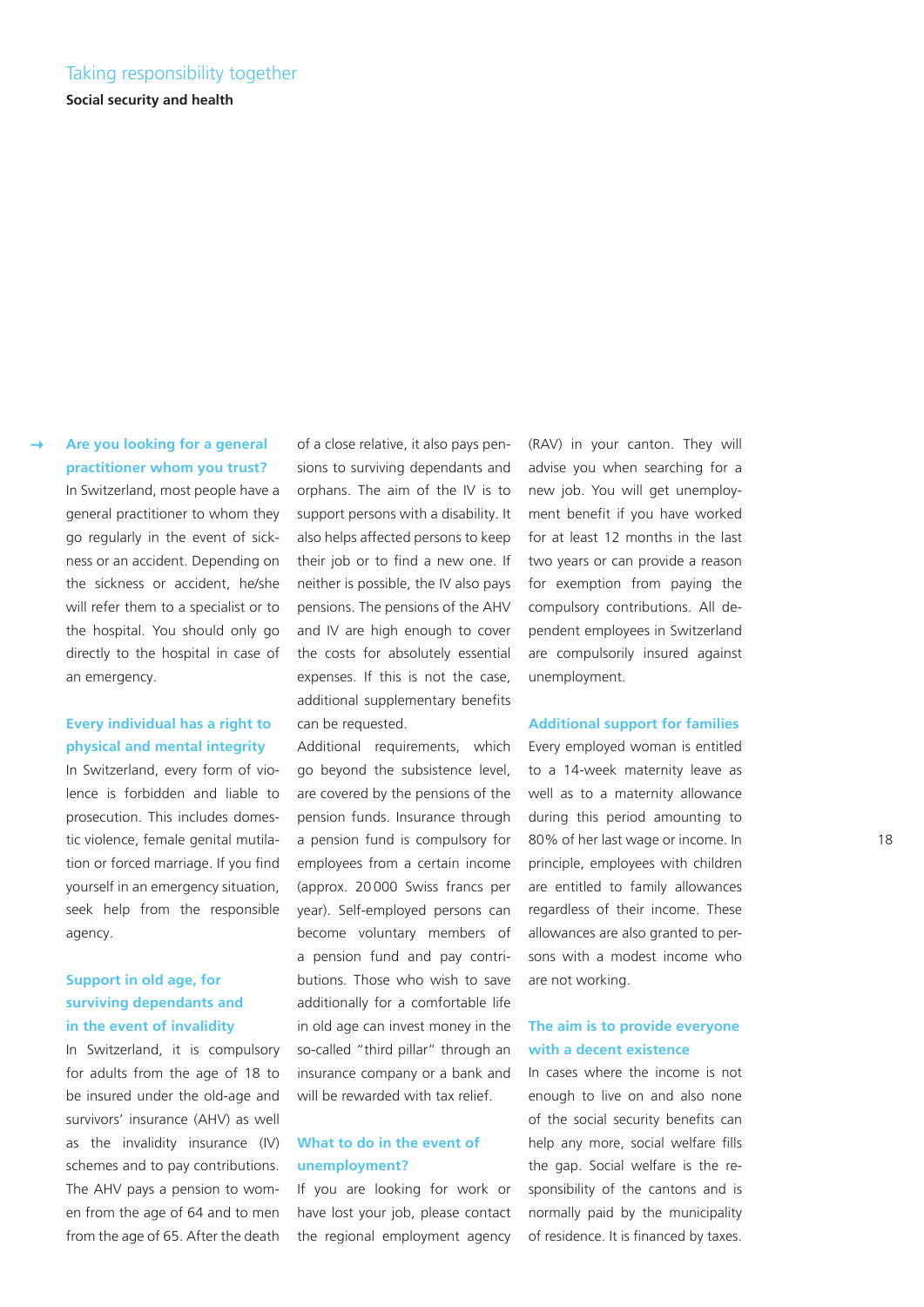## Dear Readers

We hope that we have been able to give you a first impression of life in Switzerland with this brochure and have supported you in getting a good start in your new environment. If you have more questions and personal problems, you will find links to additional information below. Please do not hesitate to request additional information. We will be happy to provide you with further assistance. We wish you the best of luck and lots of motivation!

#### **Integration**

#### **Additional topics**

**Work**

Competence centres within the cantons and additional addresses regarding integration

→ <del>P</del> www.sem.admin.ch > Über uns > Kontakt > Kantonale Behörden > Ansprechstellen für Integration in Kantonen und Städten

Federal Commission on Migration Issues (EKM)

→ a www.ekm.admin.ch

Information on all areas of life in different languages

→ 日 www.migraweb.ch

Intercultural translations → 日 www.inter-pret.ch

#### **Migration**

#### **State Secretariat for Migration**

Work/Residence/Family reunification → 日 www.sem.admin.ch > Entry and Residence

### **19**

Cantonal addresses → 日 www.sem.admin.ch > About us > Contact > Cantonal authorities

#### Naturalisation

→ 日 www.sem.admin.ch > Entry & residence > Swiss citizenship / Naturalization

Cantonal addresses • 日 www.sem.admin.ch

About us > Contact > Cantonal authorities

SEM publications

- → 日 www.sem.admin.ch
- > Publications & services > Publications

State Secretariat for Economic Affairs (seco) → 日 www.seco.admin.ch Illegal employment → 日 www.keine-schwarzarbeit.ch

#### **Education**

Swiss Conference of Cantonal Ministers of Education (EDK) → 日 www.edk.ch State Secretariat for Education, Research and Innovation → 日 www.sbfi.admin.ch

#### **Discrimination/Racism/Violence**

Federal Service for Combating Racism (SCRA) → A www.edi.admin.ch > Themen > Rassismus > Fachstelle für Rassismusbekämpfung Federal services for combating violence e www.ebg.admin.ch > Topics > Violence > Victim Support Switzerland

#### **Health**

Federal Office of Public Health FOPH → 日 www.bag.admin.ch Information on questions regarding health in different languages → a www.migesplus.ch

#### **Social security system**

Federal Social Insurance Office FSIO  $\rightarrow$   $\overline{B}$  www.bsv.admin.ch Information on AHV/IV and EL → <del>P</del> www.ahv-iv.ch

### **Social welfare**

→ 日 www.skos.ch

#### **Housing** Federal Housing Office FHO

→ 日 www.bwo.admin.ch

#### **Stato civile**

 $\rightarrow$   $\overline{B}$  www.bj.admin.ch > Gesellschaft > Zivilstandswesen > Merkblätter

#### **Impressum**

#### Publisher

Staatssekretariat für Migration SEM (State Secretariat for Migration SEM) Quellenweg 6, 3003 Berne-Wabern Telephone 058 465 11 11 → 日 www.sem.admin.ch

Concept and editorial Abteilung Integration SEM

Design, editing and realisation medialink, Zürich → 日 www.medialink.net

Photography Patrik Fuchs, Zürich → 日 www.patrikfuchs.com

Translation proverb, Biel/Bienne → 日 www.proverb.ch transpose SA → 日 www.transpose.ch

Source Vertrieb Bundespublikationen BBL CH-3003 Bern → 日 www.bundespublikationen.admin.ch 420.002 eng © SEM / EJPD 2020 03.20 5'000 860459216